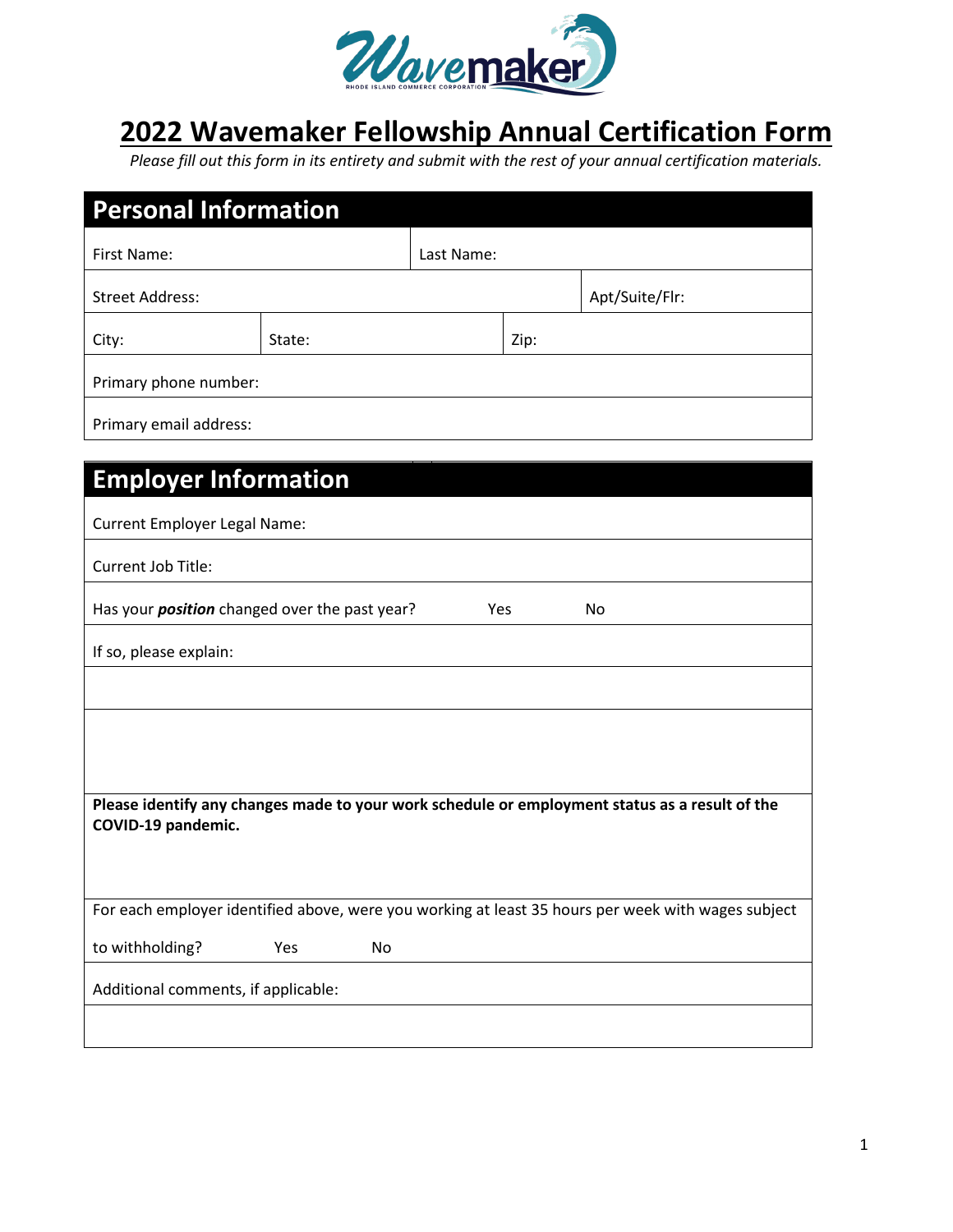

## **Student Loan Information**

Please outline your annual student loan debt responsibilities by completing the below grid. If you need additional room, please attach a file to this form in the same format as provided below.

*Note***:** *please only include minimum payments made. Any payments above the minimum will not be considered for reimbursement.*

| <b>Loan Servicer Name</b><br>(Note: Please do not list<br>individual loans within<br>accounts held by same Loan<br>Servicer) | Last 4 digits of<br>account number | <b>Total amount</b><br>remaining on loan | <b>Minimum required</b><br>monthly payment | <b>Total minimum</b><br>monthly amount<br>paid, 6/19/2021-<br>6/20/2022 |
|------------------------------------------------------------------------------------------------------------------------------|------------------------------------|------------------------------------------|--------------------------------------------|-------------------------------------------------------------------------|
| <b>EXAMPLE:</b><br>Navient loans 1-01-1-11                                                                                   | XXXXX1234                          | \$35,000                                 | \$320.25                                   | \$3,843                                                                 |
|                                                                                                                              |                                    |                                          |                                            |                                                                         |
|                                                                                                                              |                                    |                                          |                                            |                                                                         |
|                                                                                                                              |                                    |                                          |                                            |                                                                         |
|                                                                                                                              |                                    |                                          |                                            |                                                                         |
|                                                                                                                              |                                    |                                          |                                            |                                                                         |
|                                                                                                                              |                                    |                                          |                                            |                                                                         |

## **Please submit backup paperwork to verify all student loans outlined above, with the below specifications:**

- A student loan account summary for *each* student loan account submitted with your application.
	- $\circ$  Account summaries must contain loan provider, account holder information, total loan amount, interest rate, loan terms & payment schedule (including minimum monthly payment requirement)
	- o *Helpful hint: in most cases, the documents created by your loan provider that are sufficient for a mortgage application contain all required information. Additionally, monthly account statements for each month throughout the Service Period are also helpful.*
- Student loan payment history for *each* student loan account beginning after June 19, 2021. Please ensure we can see each transaction, by date.
- Any documentation that references a change in your payment terms (such as an Income Driven Repayment letter) over the past 12 months, if applicable.
- Any documentation that shows a change in ownership of loans- either because the loan servicer sold your loans, or due to a refinance, consolidation, etc.

## *Please note: the RI Commerce Corporation does not require your full Social Security Number. Account numbers (except for last 4 digits), Social Security Number (except for last 4 digits), and birthdate should be redacted from submitted materials.*